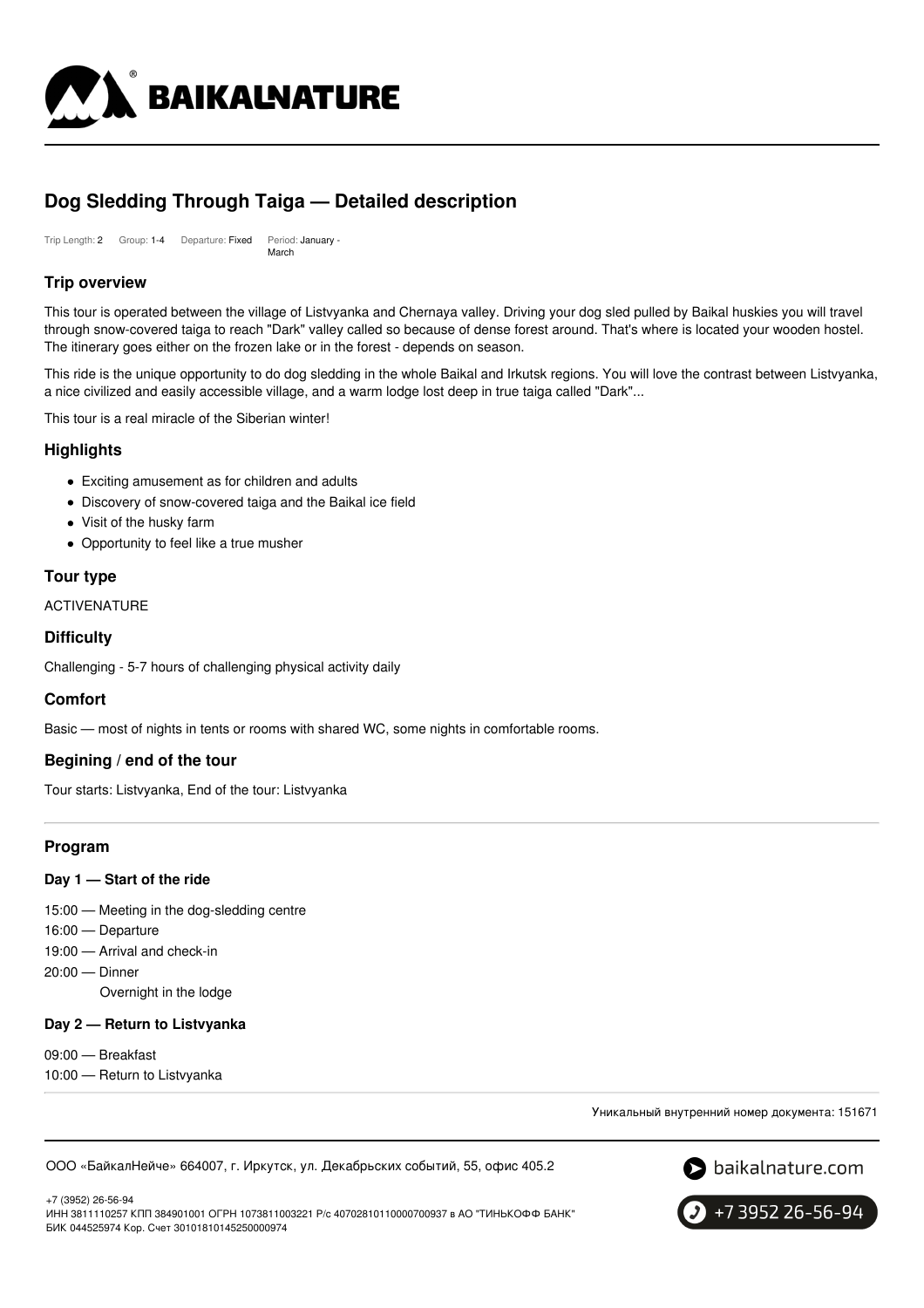

# **Departures**

| <b>Start</b> | End        | Basic price per person |
|--------------|------------|------------------------|
| 20.01.2022   | 21.01.2022 | 27000.00 RUB           |
| 20.02.2022   | 21.02.2022 | 27000.00 RUB           |
| 06.03.2022   | 07.03.2022 | 27000.00 RUB           |

### **Note**

This tour has an open date. Please contact us for more information. If your group is more than 4 participants it is possible to add a snowmobile. Meals included: dinner on Day 1; breakfast on day 2.

# **What's included**

**Price includes**

- Dog sled rental
- Russian-speaking guide services
- Accommodation as per itinerary
- Reserves and national parks entrance permissions
- Meals according to the program

# **Checklist & Equipment**

You will need in Russia in winter:

- to protect yourself from the cold weather;
- to protect yourself from the wind;
- to protect your feet from moisture;
- to protect yourself from the sun's reflection from ice and snow.

Allow the system of "three layers":

The first layer, called "second skin", determines the performance of the other two layers. It will transport sweat to the next layer and dry quickly to avoid cooling after exercise. Therefore forget the cotton retains moisture in the skin and choose underwear in synthetic fabrics.

• The second layer must keep the heat of the body as long as possible. Warm synthetic or mixed (wool or fleece turtleneck sweater) fabrics, that dry quickly, are preferable.

The third layer should protect you against wind and moisture. Choose a jacket, long enough, 100% waterproof, preferably with hood.

### **Recommended checklist**

Thermal underwear POLARTEC or similar pullover Headlamp Fleece jacket or warm sweater Mountain boots for walking on ice and snow Thick socks Wool gloves and winter cap Warm gloves or mittens Moisturizer

Уникальный внутренний номер документа: 151671

ООО «БайкалНейче» 664007, г. Иркутск, ул. Декабрьских событий, 55, офис 405.2



+7 (3952) 26-56-94 ИНН 3811110257 КПП 384901001 ОГРН 1073811003221 Р/с 40702810110000700937 в АО "ТИНЬКОФФ БАНК" БИК 044525974 Кор. Счет 30101810145250000974



**Price does not include**

- Medical insurance
- Personal expenses and tips
- Visa fees and travel insurance
- Letter of invitation
- English-speaking guide services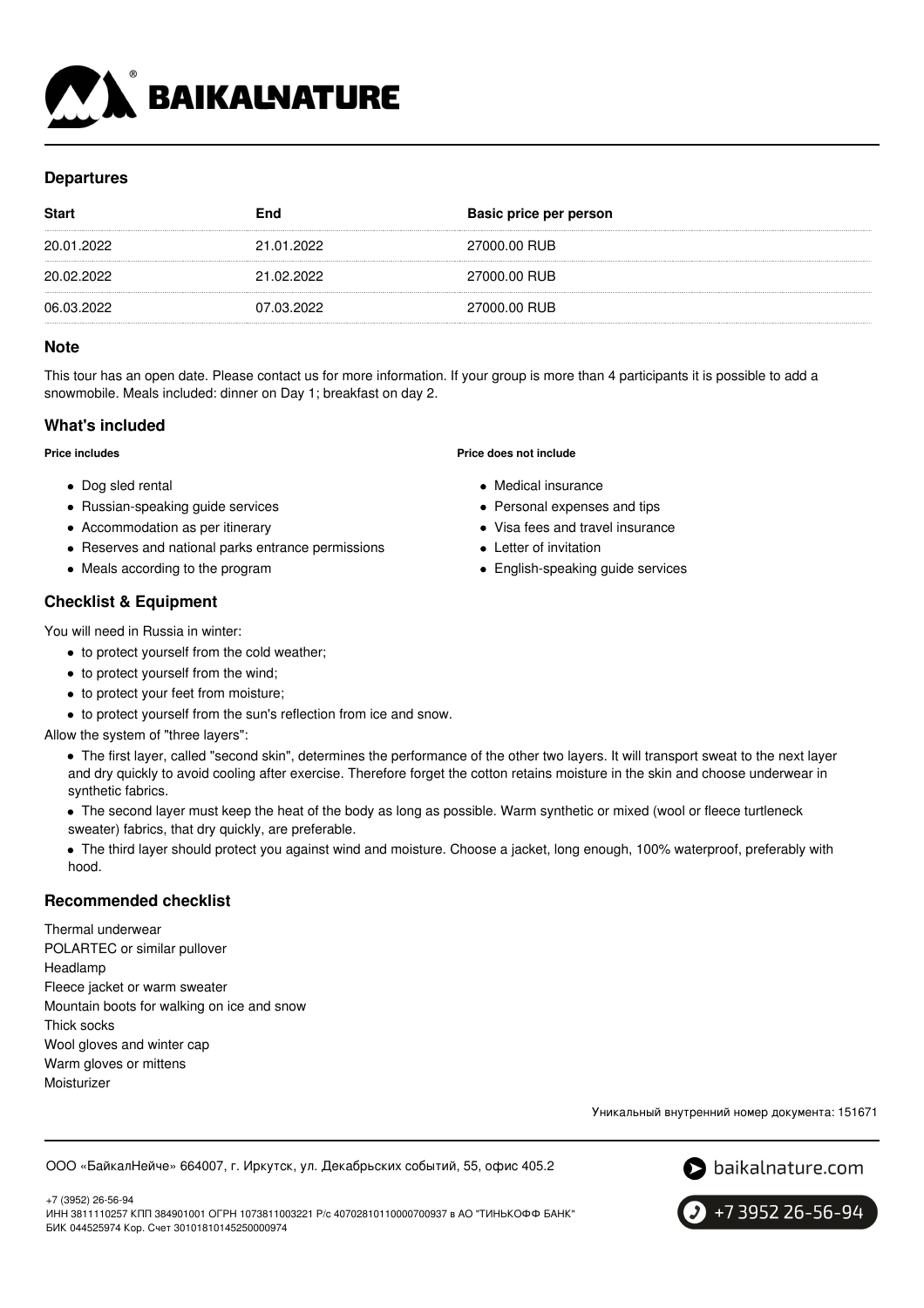

Lipstick Ski goggles Fleece Balaclava

### **Visa**

You need a tourist visa to travel to Russia. It can be issued for a maximum period of 30 days. Your passport has to be valid for at least six months after the expiry date of your visa and to have at least two blank pages.

BaikalNature offers visa support and has created "BaikalNature letter of invitation" package. If you buy a BaikalNature tour, this package is absolutely free; when you buy any other BaikalNature service, you will have to pay for this package. For more information please conact your nearest Russian Embassy or Visa Application Center.

#### **Money**

The Russian currency is ruble. In all cities and many large villages of Russia, you can easily withdraw rubles, using a Visa or MasterCard, from ATMs, located in banks, department stores or hotel lobbies, some of them are open 24 hours a day. If you have euros or dollars with you, exchange offices will allow you to change them easily in the cities, seldom in the countryside. However, it can be difficult to exchange traveler's checks, even in cities.

### **Tipping**

All persons who compose the BaikalNature travel team (guides, drivers, cooks, etc.) are paid a decent wage for their services and do not expect any tips from you. So you have no obligation to leave anything. If you really want to express your satisfaction by leaving a gratuity, and if it is in foreign currency, be aware that torn or glued coins and banknotes cannot be exchanged. Anyway, thank you for your tips, left at your discretion in envelopes.

### **Health**

You need to get a health examination before a great trip. Consult your doctor. Get a dental checkup. If you have health problems that could worsen during the trip, make sure you have taken all your medications with you. Provide a first aid kit that includes among other items:

- aspirin or paracetamol,
- anti-diarrheal pills,
- antiseptic,
- adhesive plaster,
- sterile pads.

If you have individual diseases, make sure you have taken your medications.

### **Medical Form**

You should be physically fit enough for this tour.

# **Emergency Contact**

You can contact BaikalNature by phone: +73952 26 56 94. In addition, your call will be forwarded to your manager, reachable 7/7.

# **Legal Mentions**

Professional Guarantees: BaikalNature LLC (ООО "БайкалНейче"), United Federal Register of Tour Operators number: RTO 009402. Financial Guarantee: "Gaide insurance company" JSC (АО "Страховая компания Гайде"). Insurance contract N 10058/21-49 from October 08, 2021. Amount of coverage: 500 000 RUB. Legal and actual address: BaikalNature LLC 119А Dekabrskikh Sobyti Str., office 13 664007 Irkutsk Russia

Уникальный внутренний номер документа: 151671

```
ООО «БайкалНейче» 664007, г. Иркутск, ул. Декабрьских событий, 55, офис 405.2
```